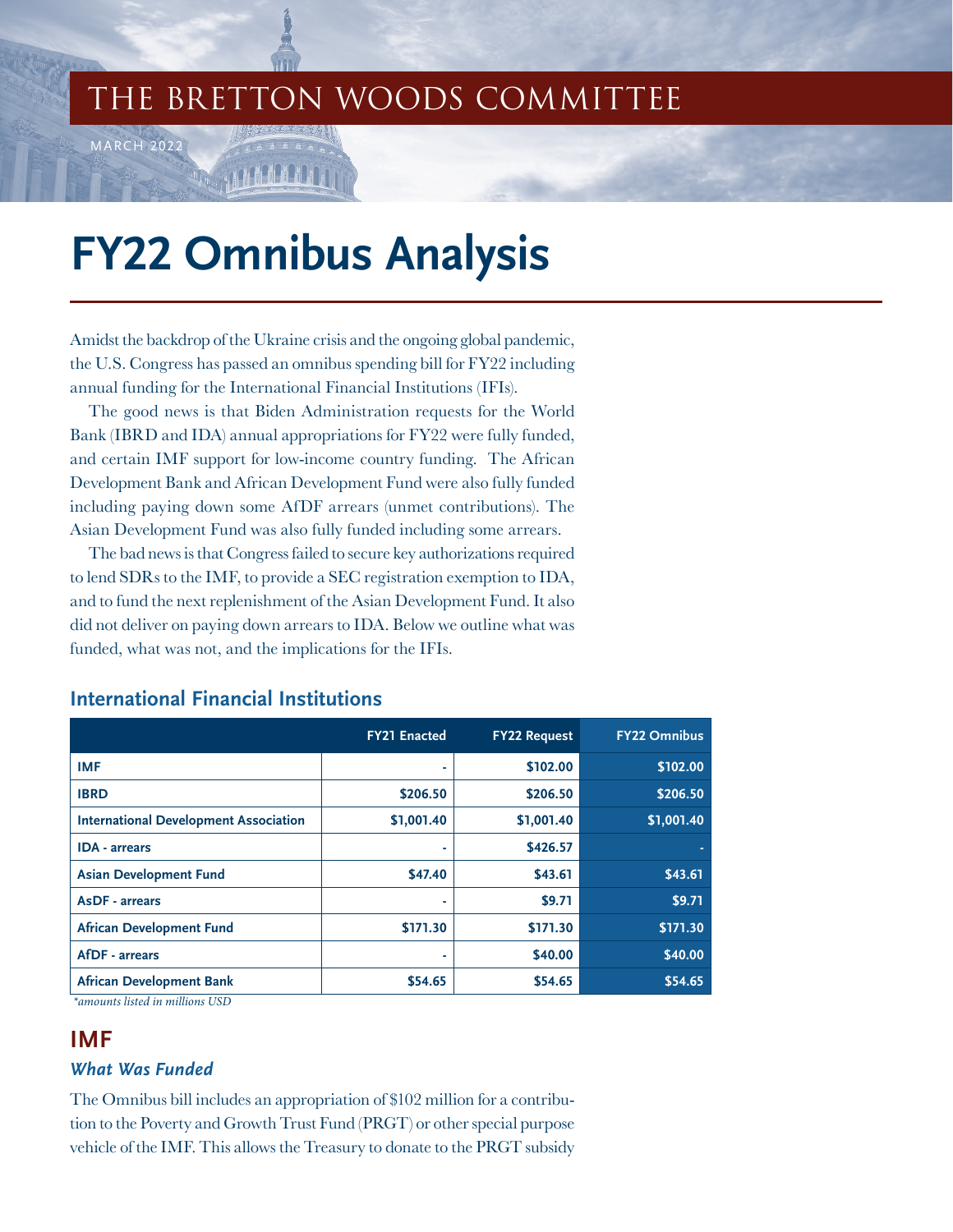account which subsidizes the interest rate low-income countries pay on their PRGT loans (currently  $0\%$ ).

#### *What Was Not Included*

The bill does not include the required authorization for lending SDRs to the PRGT or other IMF trust fund In August the IMF Board of Governors approved a \$650 billion allocation of Special Drawing Rights (SDRs). SDRs are allocated to IMF member countries in proportion to their existing quotas. Advanced economies have the option to re-allocate their SDRs to low-income countries through lending to the PRGT or other trust fund—the IMF has proposed a new Resilience and Sustainability Trust Fund (RST). Without Congressional authorization for SDR lending, the US cannot lend to the RST. [Read BWC's primer on SDRs here.](https://www.brettonwoods.org/sites/default/files/documents/SDR_A_Primer-Website.pdf)

# **WORLD BANK**

#### *What Was Funded*

*International Development Association (IDA) - Consistent with FY21* enacted levels, \$1.01 billion covers the second of three contributions the U.S. committed under IDA's last triennial replenishment exercise. IDA provides concessional financing primarily in the form of grants to the world's 74 poorest countries.

*International Bank for Reconstruction and Development (IBRD) -*  \$206.5 million goes to IBRD, the World Bank's vehicle for lending to middle-income and creditworthy low-income countries. This is consistent with FY21 enacted levels and represents the third of six payments committed by the U.S. during the IBRD's last capital increase.

#### *What Was Not Included*

*SEC securities exemption for IDA -* The Administration had requested an exemption for IDA from the U.S. Securities and Exchange Commission registration requirements. Registration requirements increase the cost to IDA of issuing securities in U.S. capital markets and have been waived for all other multilateral development banks. Waiving registration would put IDA on a par with other IFIs and would lower IDA's borrowing costs, increasing the resources available to the world's poorest countries to the tune of \$700 million over five years. [Read BWC's explainer](https://www.brettonwoods.org/article/explainer-securities-registration-exemption-for-ida) here.

*IDA arrears -* \$426.6 million requested by the Administration to eliminate U.S. arrears—unmet contribution commitments that the U.S. government has made during IDA replenishments—was not appropriated.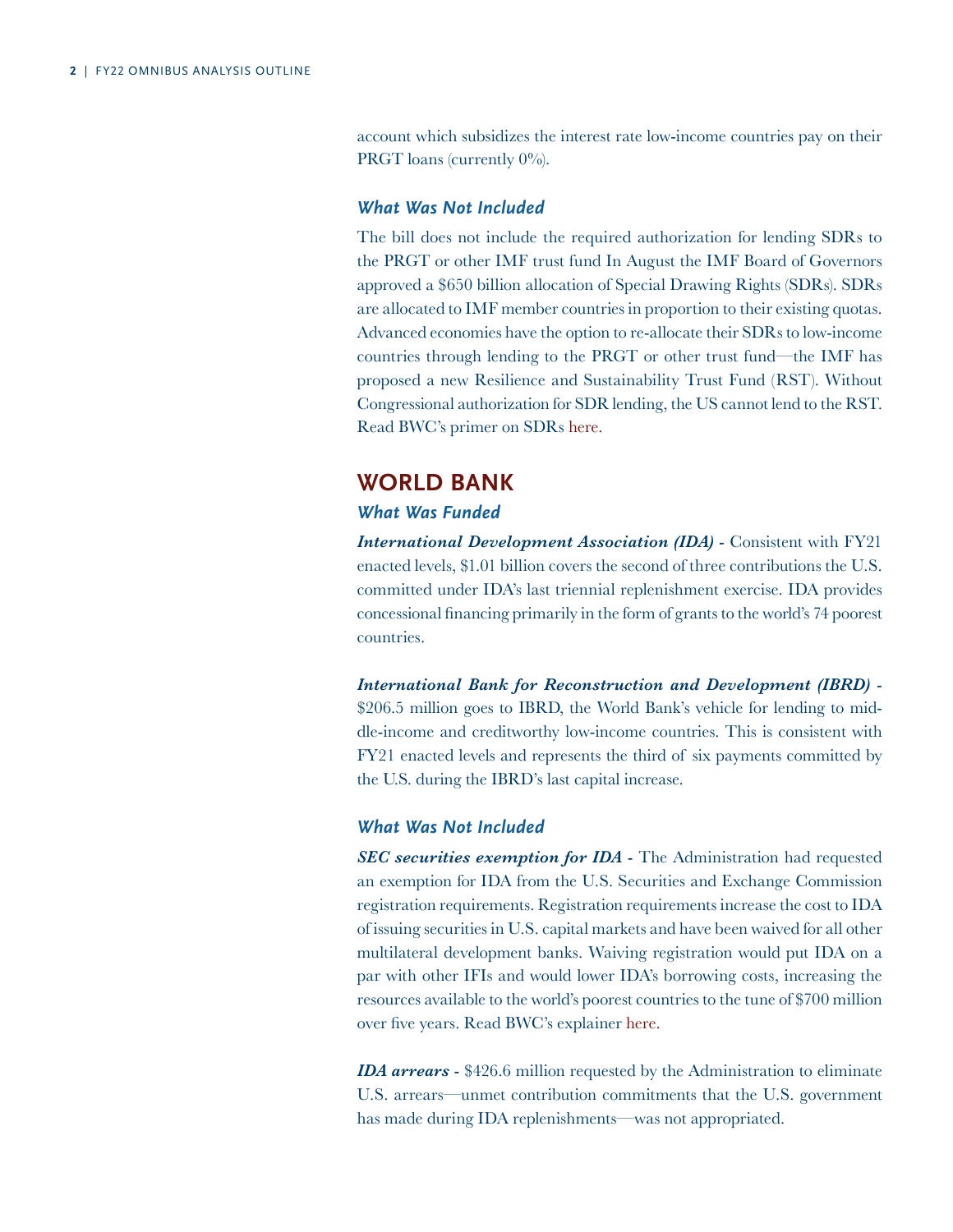# **MULTILATERAL DEVELOPMENT BANKS**

# **African Development Bank**

#### *What Was Funded*

*African Development Bank -* \$54.6 million for the African Development Bank (AfDB), the second of eight payments for the AfDB's seventh capital increase. Consistent with the FY21 enacted level, the U.S. also appropriated \$171 million per its commitment under the African Development Fund's (AfDF) recent replenishment. They also funded an additional \$40 million to reduce arrears to the AfDF.

*What Was Not Included -* Nothing

# **Asian Development Bank**

#### *What Was Funded*

*Asian Development Fund (AsDF) -* \$53.3 million was appropriated to the Asian Development Fund, the Asian Development Bank's lending vehicle for low-income countries. \$43.6 million towards the first of four installments to the recent replenishment and \$9.7 million for arrears to the AsDF.

#### *What Was Not Included*

The omnibus did not include authorization language for the twelfth AsDF replenishment. As a result, the \$43.6 million appropriation cannot be contributed to AsDF, pending the authorization. The \$9.7 million for arrears can be contributed because it was previously authorized.

|                                             | <b>FY21 Enacted</b> | <b>FY22 Request</b> | <b>FY22 Omnibus</b> |
|---------------------------------------------|---------------------|---------------------|---------------------|
| <b>IFAD</b>                                 | \$32.50             | \$43.00             | \$43.00             |
| <b>Clean Technology Fund</b>                |                     | \$300.00            | \$125.00            |
| <b>Green Climate Fund</b>                   |                     | \$1,250.00          |                     |
| <b>Global Environment Facility</b>          | \$139.58            | \$149.29            | \$149.29            |
| DSSI + Debt treatment                       |                     | \$52.00             | \$52.00             |
| <b>Debt Restructuring - Tropical Forest</b> | \$15.00             | \$15.00             | \$15.00             |
| *amounts listed in millions USD             |                     |                     |                     |

#### **Other Multilateral Initiatives**

# *What Was Funded*

*IFAD -* \$43 million for the first of three installments towards the International Fund for Agricultural Development (IFAD) replenishment. This represents a \$10 million increase over FY21 enacted levels. IFAD supports rural economic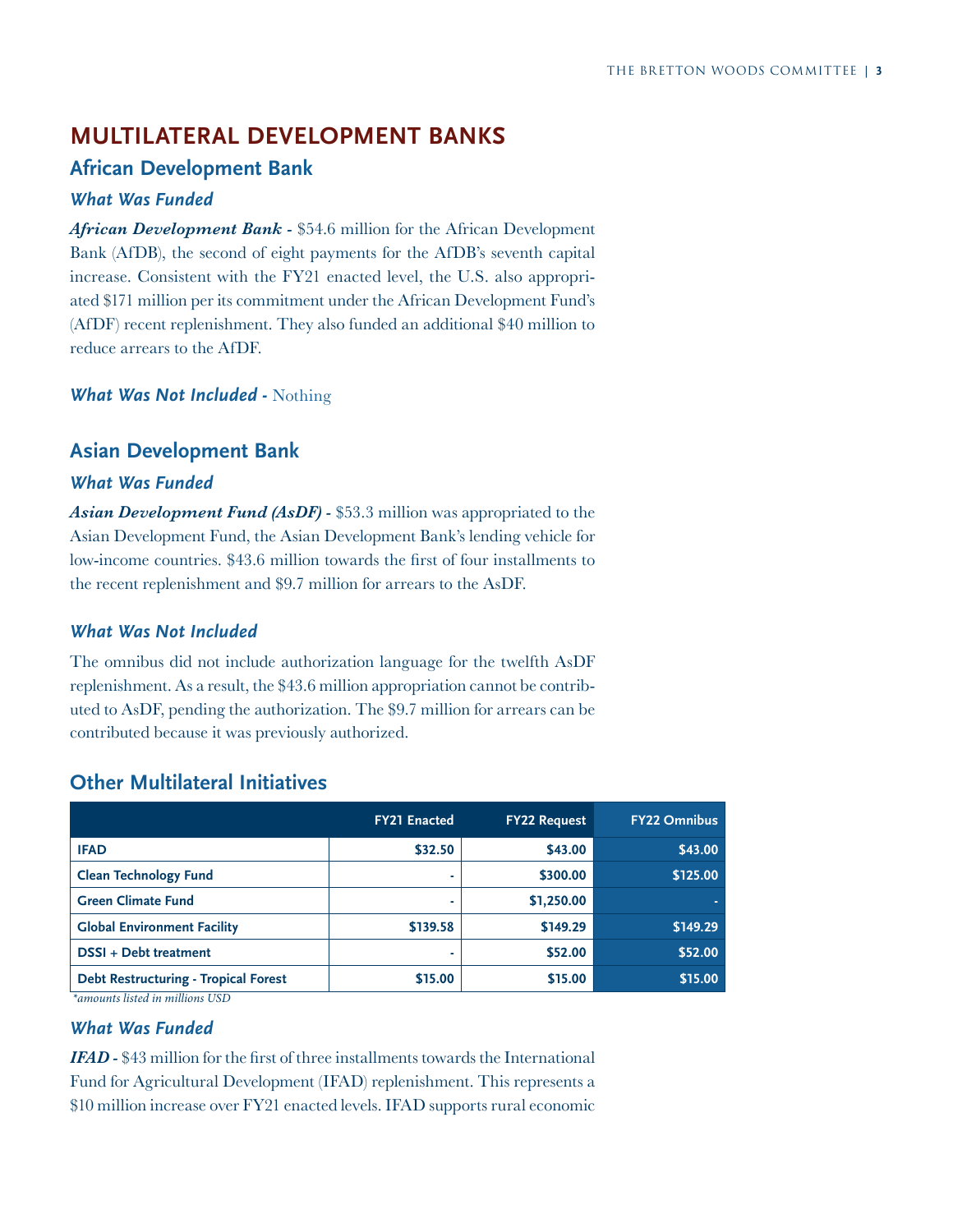development, including in conflict-afflicted and fragile environments, by boosting farmers' agricultural productivity, incomes, and access to markets.

*CTF -* \$125 million contributed to the Clean Technology Fund (CTF). The U.S. has not contributed to the CTF since 2017. This includes \$125 million to subsidize a loan to the CTFs Accelerating Coal Transitions Investment Program. The CTF catalyzes private and public investment in low-income countries to cover the cost difference between clean-energy technologies and dirtier ones.

*GEF -* \$149.3 million contributed to the Global Environment Facility (GEF), a \$9.7 million increase over the FY21 enacted level. \$12.7 million of this reduces U.S. arrears to the GEF. The GEF is one the largest global funders dedicated to environmental issues like land degradation, biodiversity, chemicals and waste with the World Bank serving as the Facility's trustee.

**Debt Initiatives -** \$67 million to provide poor countries with debt restructuring and relief. Of that, \$52 million in appropriated funds are intended to cover the subsidy cost of restructuring debt owed to the US government by countries receiving debt relief under the Debt Service Suspension Initiative (DSSI) and the Common Framework for Debt Treatments that were designed to ensure that all G20 members offer debtor countries comparable relief. The remaining \$15 million is to support debt-for-nature swaps in which developing countries with outstanding debts to the U.S. redirect payments to support forest and coral reef conservation efforts. [Read more on debt from BWC's Sovereign](https://www.brettonwoods.org/page/sovereign-debt-working-group) [Debt Working Group.](https://www.brettonwoods.org/page/sovereign-debt-working-group)

#### *What Was Not Included*

*GCF -* \$1.25 billion (of which half was requested by Treasury and half by State) to the Green Climate Fund (GCF), the financing mechanism under the United Nations Framework Convention on Climate Change. The U.S. has not contributed to the GCF since 2017. The GCF works through the IFIs and other channels to support initiatives to lower greenhouse gas emissions and promote climate resilience in low-income countries.